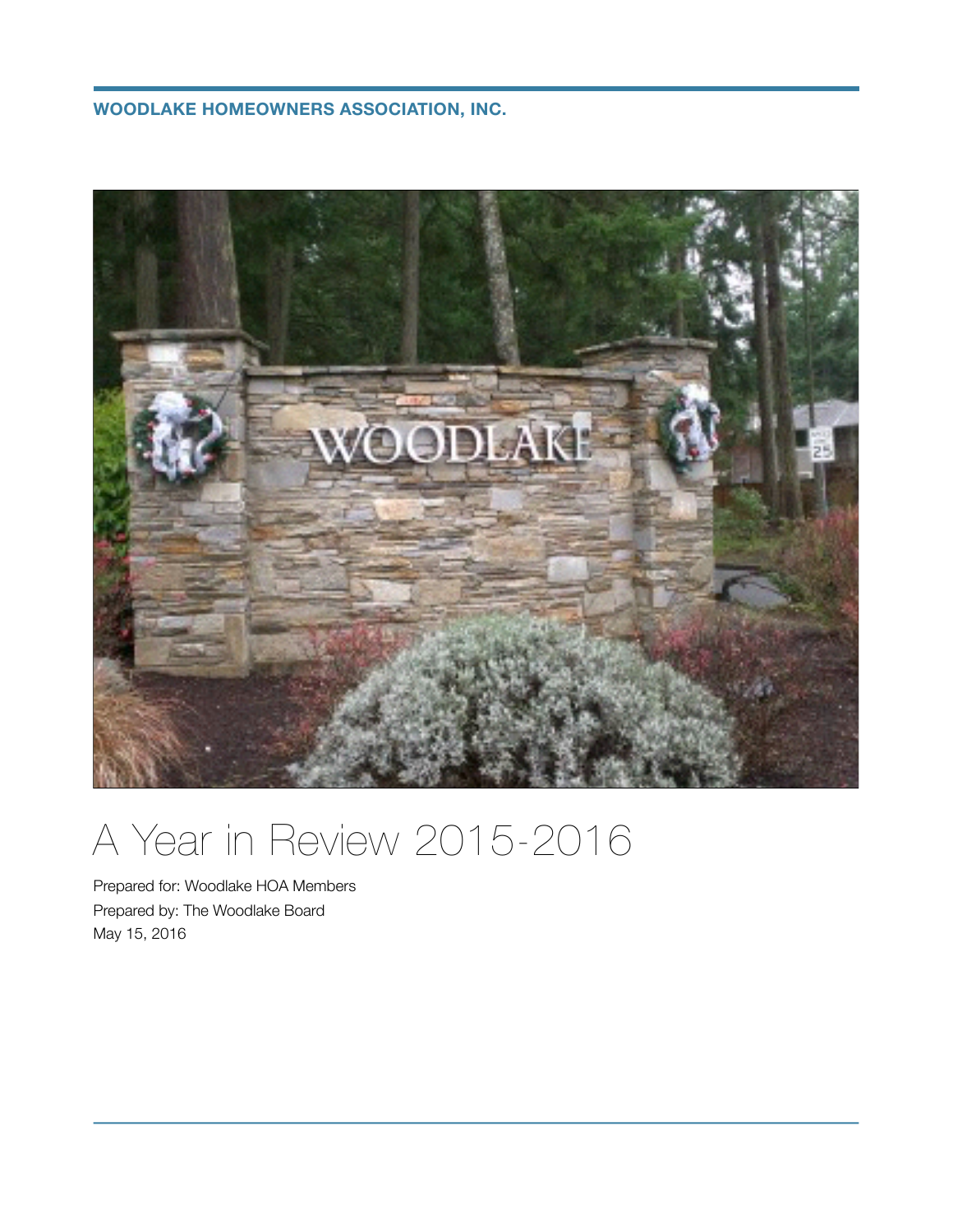# EXECUTIVE SUMMARY

#### **Introduction**

Over the course of the past year the Board along with many residents in Woodlake embarked on many projects to help maintain and improve the Woodlake Neighborhood. Some of these projects are readily visible, like the tree removal on 89th, while others are largely unnoticed yet equally important. While Woodlake has contracts for landscaping and pool service, many of the other maintenance work is completed by Board members and residents.

The following highlights many of the 2015 - 2016 accomplishments.

# **Accomplishments**

#### **Greenbelt Cleanup**

- Major green belt clean up to include haul away of eight 40 Yard Dumpsters full of blackberry bushes, Scotch Broom, Ivy, nuisance weeds and ten years worth of downed storm debris.
- Removed and hauled away 6 garbage cans full of scrap metal, beer cans, wood siding, and general garbage that found its way into green belt over the last ten years.
- All green belt trails were resurfaced with wood chips
- Sprayed all trails for weed control

# **The Pond**

- Spread Fine Bark around pool house common area.
- Repaired Pond Gate.
- Met With Pierce County waste water Management to determine best course of action for Pond.

#### **Pool Improvements**

- Repaired towel hooks in men's and women's pool house bathrooms.
- Repaired base molding in pool house bathrooms.
- Mens urinal repaired in Pool house bath room.
- Applied moss treatment to pool house roof September and March.
- Applied moss Treatment to pool deck and Sidewalk September.
- New furniture for pool.
- Pool gate fixed.

#### **Trees**

- Removed Dead/Dangerous/Diseased trees as Identified by Arborist safety inspection.
- Winter wind storm knocked down two trees and the tops of three trees broke off into a residents yard, coordinated with city and arborist for clean up and removal of storm damaged trees.